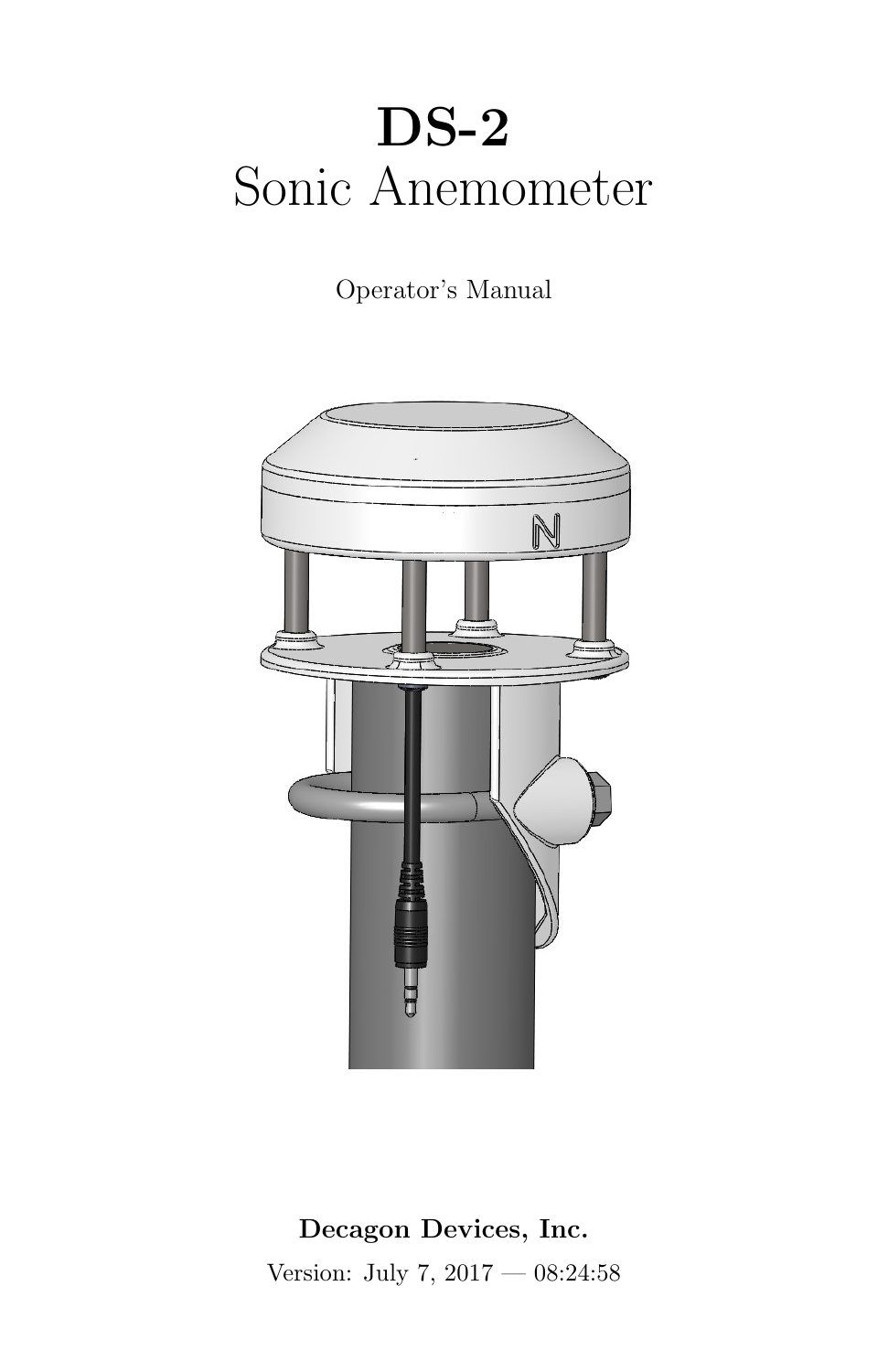#### Decagon Devices, Inc.

2365 NE Hopkins Court Pullman WA 99163

Phone: 509-332-5600 Fax: 509-332-5158 Website: www.decagon.com Email: support@decagon.com or sales@decagon.com

#### Trademarks

 c 2007-2017 Decagon Devices, Inc. All Rights Reserved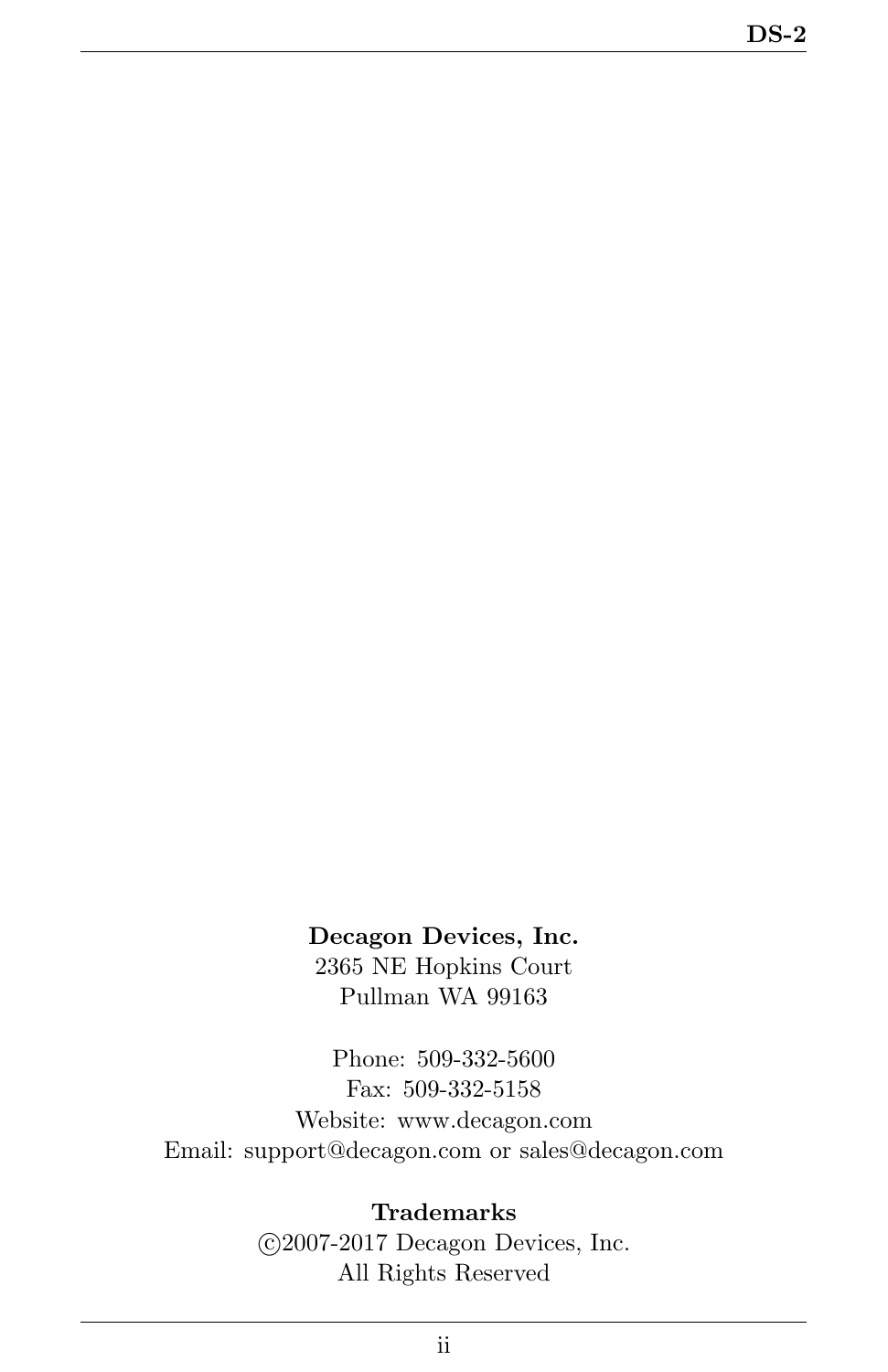# Contents

| $\mathbf{1}$ | Introduction                     |                                                           |                |  |
|--------------|----------------------------------|-----------------------------------------------------------|----------------|--|
|              | 1.1                              |                                                           | $\mathbf{1}$   |  |
|              | 1.2                              |                                                           | $\mathbf{1}$   |  |
|              | 1.3                              |                                                           | $\overline{2}$ |  |
|              | 1.4                              |                                                           | $\overline{2}$ |  |
|              | 1.5                              |                                                           | $\overline{2}$ |  |
|              | 1.6                              |                                                           | 3              |  |
|              | 1.7                              |                                                           | 4              |  |
| $\bf{2}$     |                                  | <b>Theory</b>                                             | $\mathbf{5}$   |  |
| 3            | <b>Connecting the Anemometer</b> |                                                           |                |  |
|              | 3.1                              |                                                           | 8              |  |
|              | 3.2                              | Connecting to a Non-Decagon Logger $\ldots \ldots \ldots$ | 8              |  |
|              | $3.3\,$                          |                                                           | 9              |  |
| 4            | Communication                    |                                                           |                |  |
|              | 4.1                              | SDI-12 Communication $\ldots \ldots \ldots \ldots \ldots$ | 11             |  |
|              | 4.2                              | Campbell Scientific Programs                              | 13             |  |
| 5            | Installing the DS-2              |                                                           |                |  |
|              | 5.1                              |                                                           | 14             |  |
|              |                                  | Adjustable Length Pole<br>5.1.1                           | 14             |  |
|              |                                  | 5.1.2                                                     | 14             |  |
|              | 5.2                              |                                                           | 14             |  |
|              | 5.3                              | Cleaning and Maintenance                                  | 15             |  |
|              | 5.4                              |                                                           | 15             |  |
| 6            |                                  | Troubleshooting                                           | 16             |  |
| 7            | <b>Declaration of Conformity</b> |                                                           | 17             |  |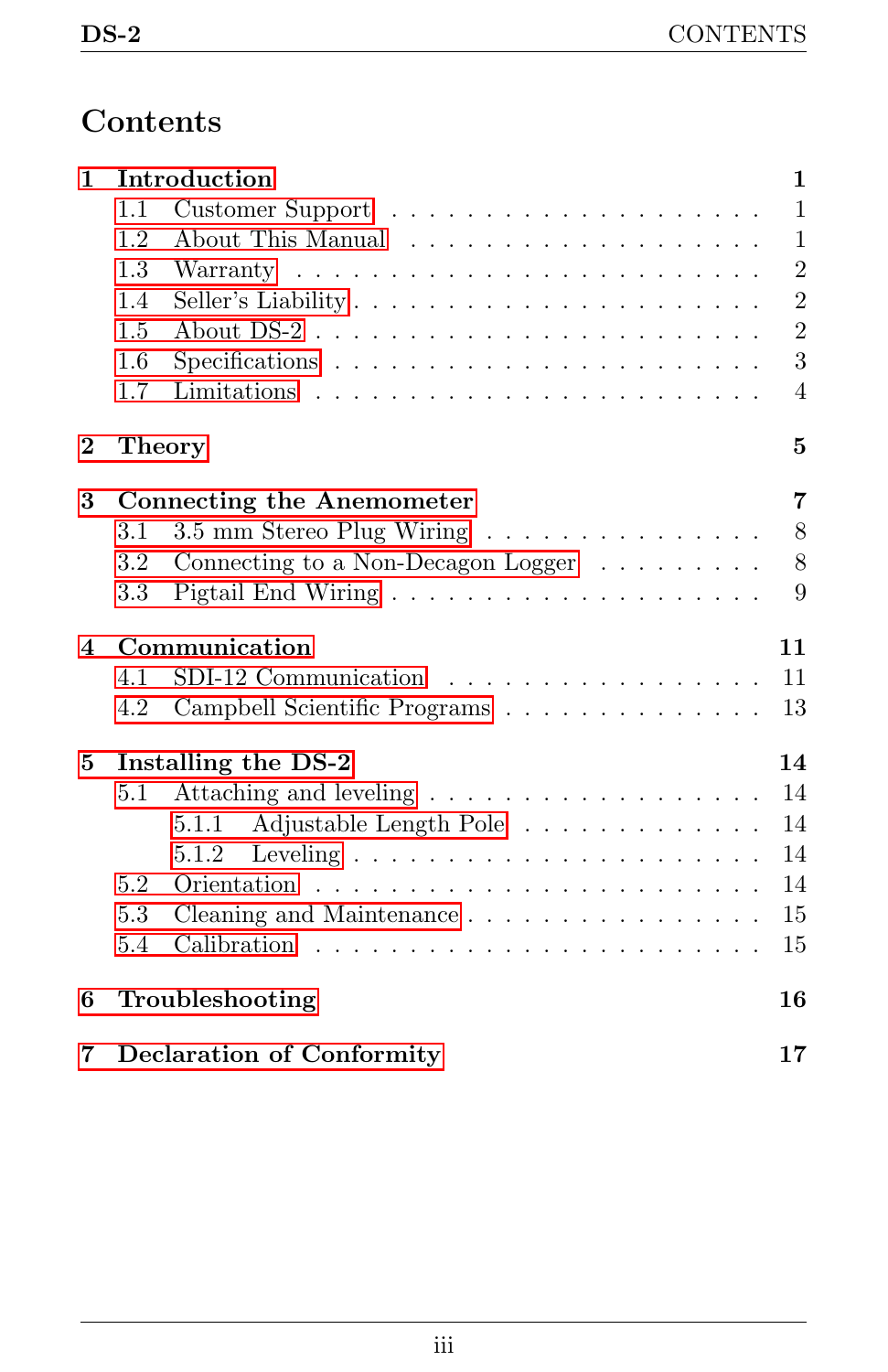# <span id="page-3-3"></span><span id="page-3-0"></span>1 Introduction

Thank you for choosing Decagon's DS-2 Sonic Anemometer for measuring wind speed and direction. This manual will help you understand your instrument features and how to use this device successfully.

### <span id="page-3-1"></span>1.1 Customer Support

If you ever need assistance with your DS-2 or have any questions or feedback, there are several ways to contact us. Decagon has customer service representatives available to speak with you Monday through Friday, between 7 am and 5 pm Pacific time.

Note: If you purchased your anemometer through a distributor, please contact them for assistance.

Email: support@decagon.com or sales@decagon.com

Phone: 509-332-5600

Fax: 509-332-5158

If contacting us by email or fax, please include as part of your message your instrument serial number, your name, address, phone, fax number, and a description of your problem or question.

### <span id="page-3-2"></span>1.2 About This Manual

Please read these instructions before operating your instrument to ensure that it performs to its full potential.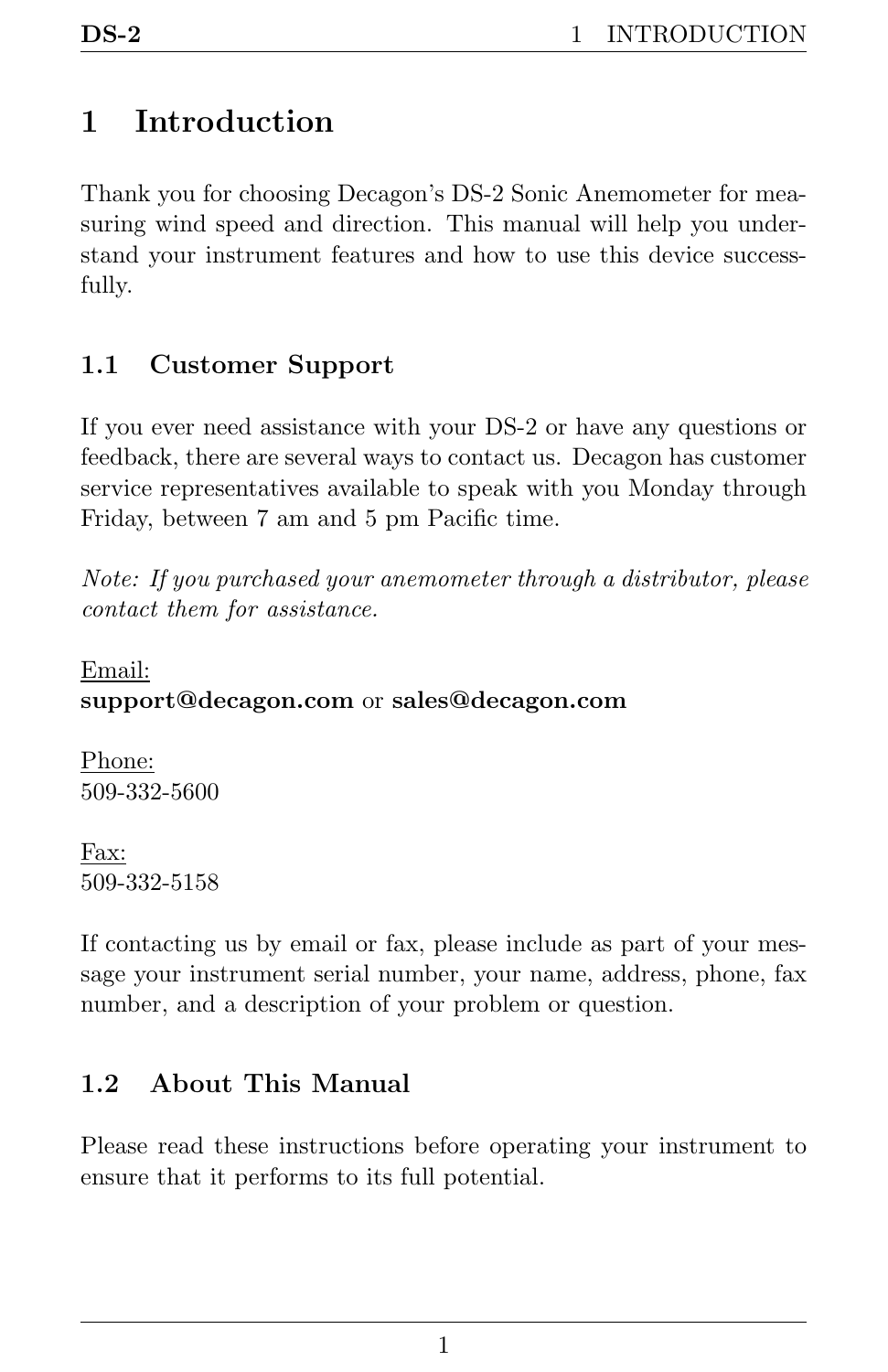<span id="page-4-3"></span><span id="page-4-0"></span>The sensor has a 30-day satisfaction guarantee and a one-year warranty on parts and labor. Your warranty is automatically validated upon receipt of the instrument.

### <span id="page-4-1"></span>1.4 Seller's Liability

Seller warrants new equipment of its own manufacture against defective workmanship and materials for a period of one year from the date of receipt of equipment.

Note: We do not consider the results of ordinary wear and tear, neglect, misuse, or accident as defects.

The Seller's liability for defective parts shall in no event exceed the furnishing of replacement parts "freight on board" the factory where originally manufactured. Material and equipment covered hereby which is not manufactured by Seller shall be covered only by the warranty of its manufacturer. Seller shall not be liable to Buyer for loss, damage or injuries to persons (including death), or to property or things of whatsoever kind (including, but not without limitation, loss of anticipated profits), occasioned by or arising out of the installation, operation, use, misuse, nonuse, repair, or replacement of said material and equipment, or out of the use of any method or process for which the same may be employed. The use of this equipment constitutes Buyer's acceptance of the terms set forth in this warranty. There are no understandings, representations, or warranties of any kind, express, implied, statutory or otherwise (including, but without limitation, the implied warranties of merchantability and fitness for a particular purpose), not expressly set forth herein.

### <span id="page-4-2"></span>1.5 About DS-2

Decagon designed the DS-2 Sonic Anemometer to measure wind speed, direction, and even wind gusts. It is a two dimensional ultrasonic anemometer with no moving parts that provides specified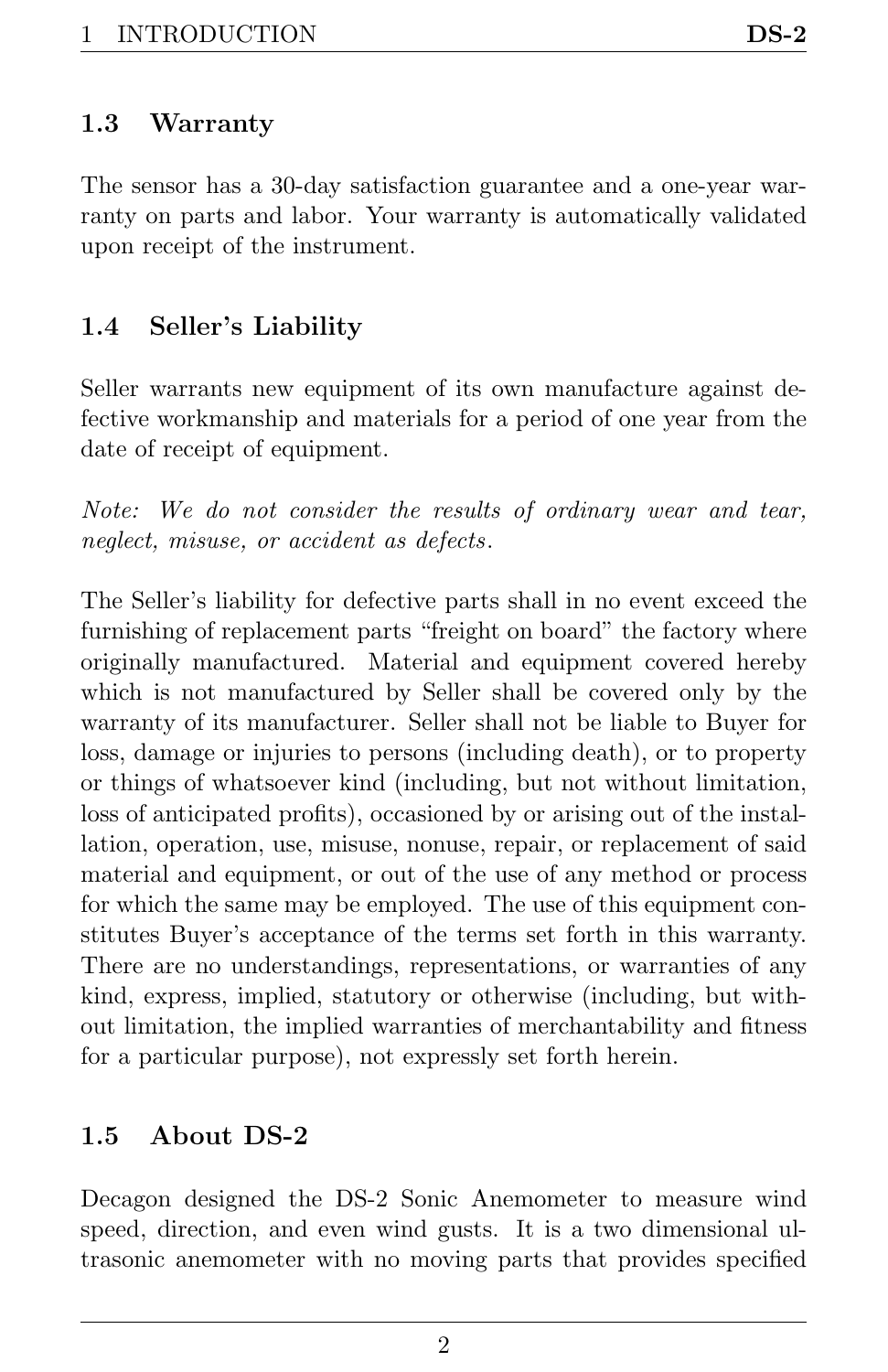<span id="page-5-1"></span>accuracy for long-term installations. It outputs SDI-12, and is compatible with Decagon's Em50, Em50R, Em50G, and other loggers like those from Campbell Scientific.

#### <span id="page-5-0"></span>1.6 Specifications

Wind Speed Range: 0 to 30 m/s

Wind Speed Resolution: 0.01 m/s

Wind Speed Accuracy<sup>1</sup>: 0.30 m/s or  $\lt 3\%$ , whichever is larger

Wind Direction Range: 0 to 359 degrees

Wind Direction Resolution: 1 degree

Wind Direction Accuracy: ±3 degrees

Operating Temperature Range:−40 to 50 ◦C

Excitation Voltage: 3.6 to 15 VDC

Current:  $0.03$  ma quiescent,  $0.5$  ma; sampling,  $< 0.05$  ma typical

Communication: SDI-12

Diameter: 100 mm

Height (wind sensor): 75 mm

Height (total w/ mount): 155 mm

Maximum sampling speed<sup>2</sup>: 1 Hz

Output: average speed, gust speed, direction, or vector

Connector types: 3.5 mm (stereo) plug or stripped & tinned lead wires (Pigtail)

<sup>&</sup>lt;sup>1</sup>If sampling rate is greater than 0.1 Hz, the anemometer reports the speed and direction at the time of sampling. If sampled less frequently, the anemometer samples every 10 seconds, averages the vector components of the wind, and keeps the maximum gust. When the logger samples, the anemometer reports the average wind speed, direction, and the maximum gust speed.

<sup>2</sup>DS-2 wind measurements can be adversely affected by heavy rain or ice accumulation. Please see Limitations section for details.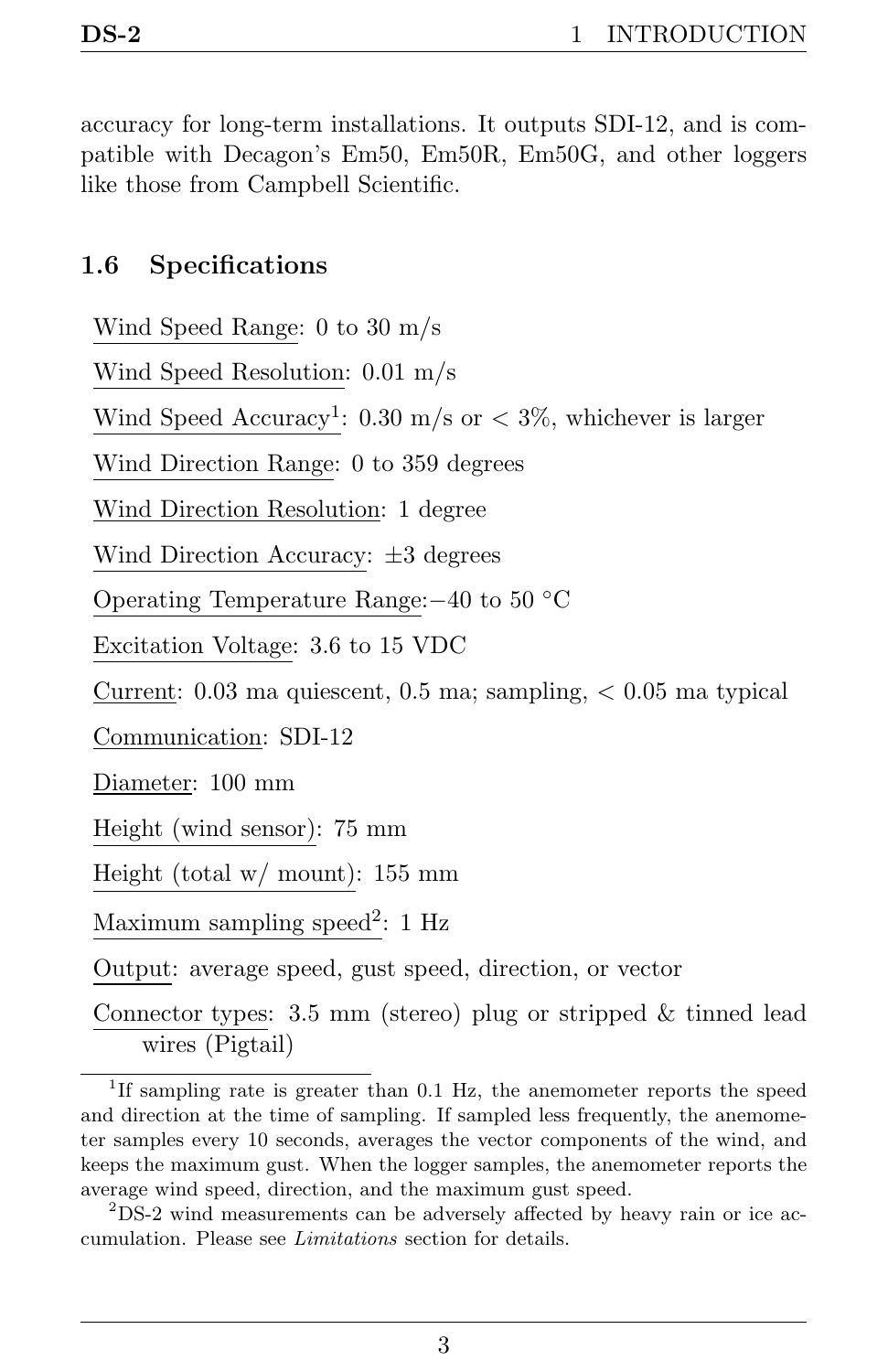### <span id="page-6-1"></span><span id="page-6-0"></span>1.7 Limitations

The DS-2 is engineered to be a robust device with minimal downtime. However, it does have limitations that will affect its measurements under some conditions. During rain events, water can splash off of the horizontal bottom plate of the anemometer and interrupt the signal passing between the sonic transducers. Additionally, during heavy storm events, water can splash/blow onto the ultrasonic transducers themselves. The spikes on the bottom plate help dissipate the energy of rainwater to minimize splashing and reduce the likelihood that the wind measurements are interrupted. Despite this feature, heavy rain and strong wind are likely to cause interruption in wind measurement. If water has splashed onto the ultrasonic transducers, wind speed measurement will possibly be interrupted for several hours while the water evaporates from the transducers. Note that all ultrasonic anemometers suffer from temporary measurement interruptions in heavy rain events. If you need wind measurements with no downtime in an area with frequent heavy rain, the DS-2 (or any ultrasonic anemometer) may not be a good sensor choice.

The DS-2 is also not heated so snow and ice can build up in the anemometer acoustic pathway or on the acoustic mirror, compromising the wind measurements until the accumulation melts off or is removed. Note that all unheated ultrasonic devices, and also mechanical (cup and propeller) anemometers will suffer from temporary measurement interruption from snow and ice accumulation.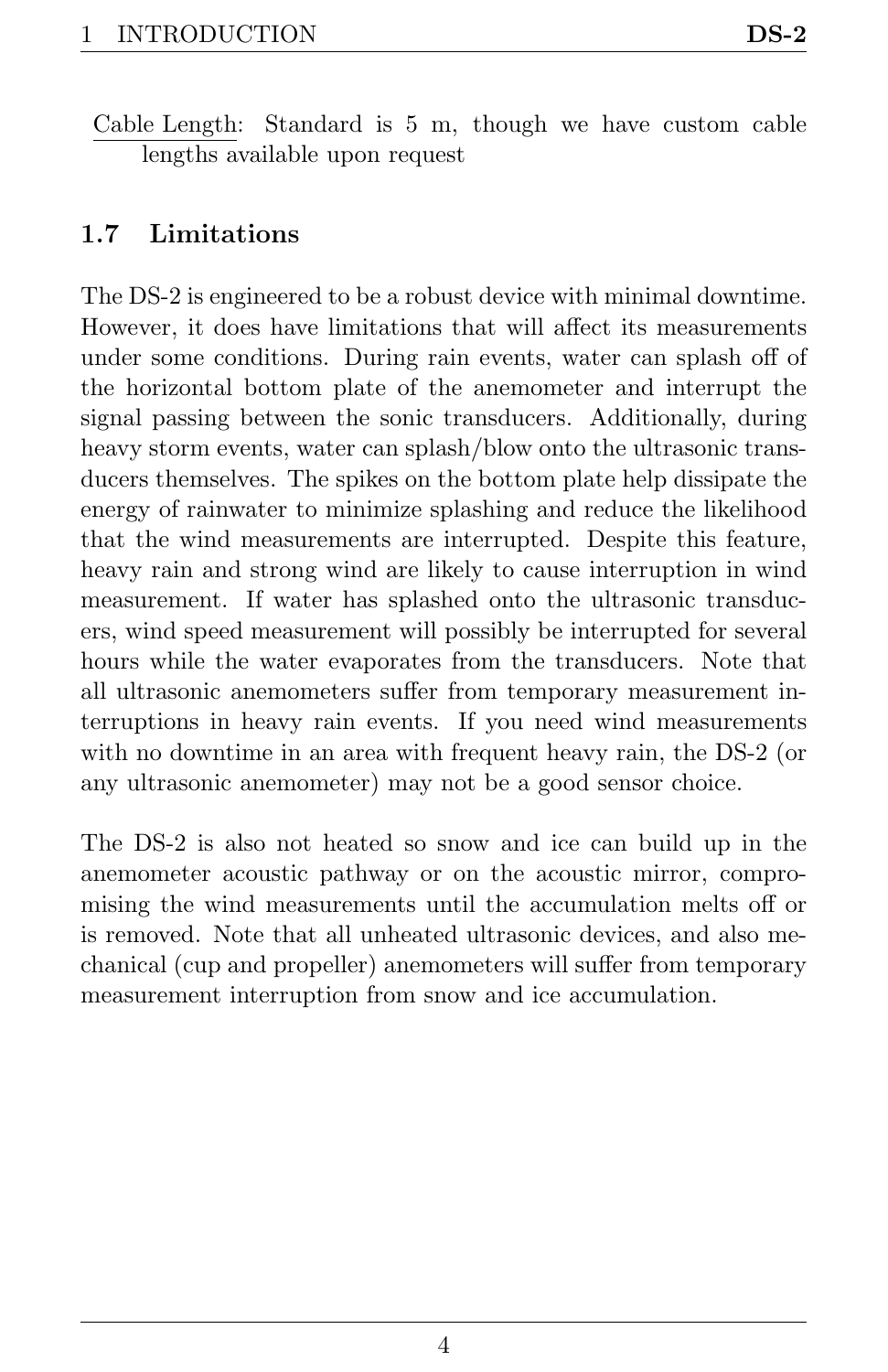### <span id="page-7-0"></span>2 Theory

The theory behind the sonic anemometer comes from Campbell and Unsworth (1979).<sup>3</sup> The speed  $c(m/s)$  of sound in still air depends on air temperature  $T(K)$ , vapor pressure  $e(kPa)$  and atmospheric pressure,  $p(kPa)$ , as seen in equation 1.

$$
c = 20.067 \sqrt{T \left(1 + \frac{0.32e}{p}\right)}
$$
 (1)

For a given sound path length,  $d$  (m), the number of wavelengths,  $n$ in still air is determined with equation 2.

$$
n = \frac{\nu d}{c} \tag{2}
$$

Here  $\nu$  is the frequency of the sound (Hz). When the air is moving, the sound speed is the sum of the wind speed and the speed of sound in still air. The anemometer transmits a sound pulse in a forward direction, and a similar pulse in the reverse direction, and computes the difference in  $n$  between the two. If the vector magnitude of the wind in the direction of the sound is  $u(m/s)$ , then:

$$
n - \Delta n_{+} = \frac{\nu d}{c + u}
$$

$$
n - \Delta n_{-} = \frac{\nu d}{c - u}
$$
(3)

for sound traveling with and against the wind. Subtracting the first from the second equation we obtain:

$$
\Delta n = \Delta n_{-} + \Delta n_{+} = \frac{2\nu du}{c^2 - u^2} \tag{4}
$$

Even at the maximum wind speeds for the anemometer,  $u^2$  is only about  $1\%$  of  $c^2$ , so for a good approximation write.

$$
u \cong \frac{c^2}{2\nu d} \Delta n \tag{5}
$$

<sup>3</sup>Cambell, G.S. and M.H. Unsworth (1979) An inexpensive sonic anemometer for eddy correlation. J. Appl. Meteor. 18:1072-1077.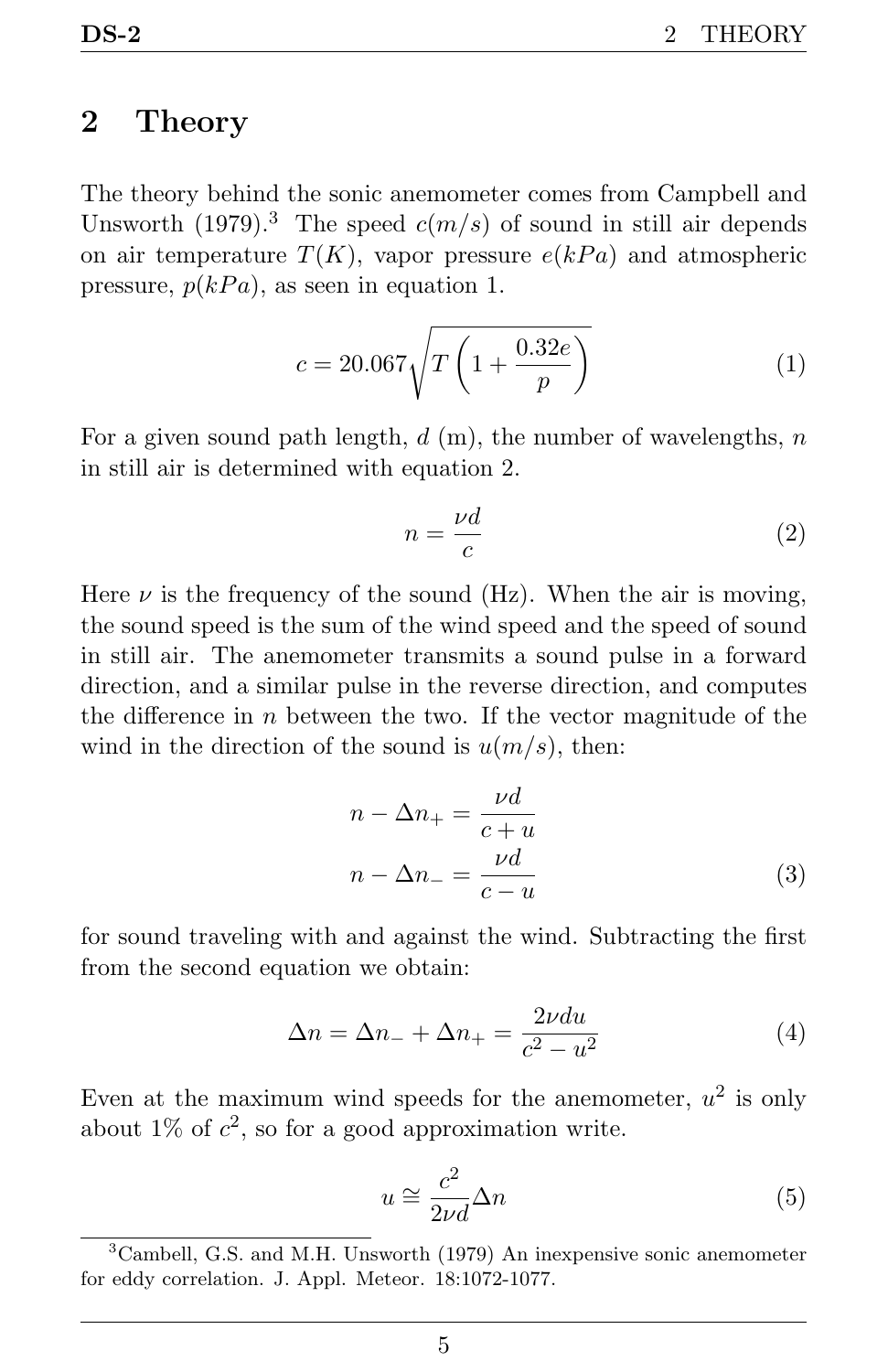This is the basic equation for the anemometer.  $\Delta n$  is proportional to the phase difference between the forward and reverse sound pulses. The sound comes from a 40 kHz ultrasonic transducer in the head of the anemometer. It is transmitted diagonally across the anemometer, bouncing off of a stainless steel disk in the center, and is received by another transducer in the anemometer head that is opposite the first. Once the sound pulse is received, the receiver becomes the transmitter and the process is repeated. Two more sensors, mounted at 90 degrees from the first two give the other horizontal component of the wind. The sound travels a total distance of about 72 mm from transmitter to receiver, but  $d$  in the equations is just the horizontal distance, which is 40 mm.

If we take  $u$  as the magnitude of the wind vector in the east-west direction (east  $+$ ) and v as the magnitude in the north-south direction  $(north +)$ , then compute wind speed with equation 6.

$$
S = \sqrt{\overline{u}^2 + \overline{v}^2} \tag{6}
$$

Where the overbar indicates an average of the values sampled every ten seconds. Compute wind direction with equation 7.

$$
\theta = \tan^{-1}(\overline{v}/\overline{u})\tag{7}
$$

The wind measurement requires 42 ms to complete. An additional 60 ms are required for the computations to determine phase differences. The anemometer samples every 10 seconds (or more often if requested). The gust speed reported is the highest instantaneous wind speed measured during the selected averaging interval. Cup anemometers average over a much longer interval than 42 ms, so the gusts measured with a sonic anemometer will have a larger peak to mean ratio than one would see with a cup anemometer.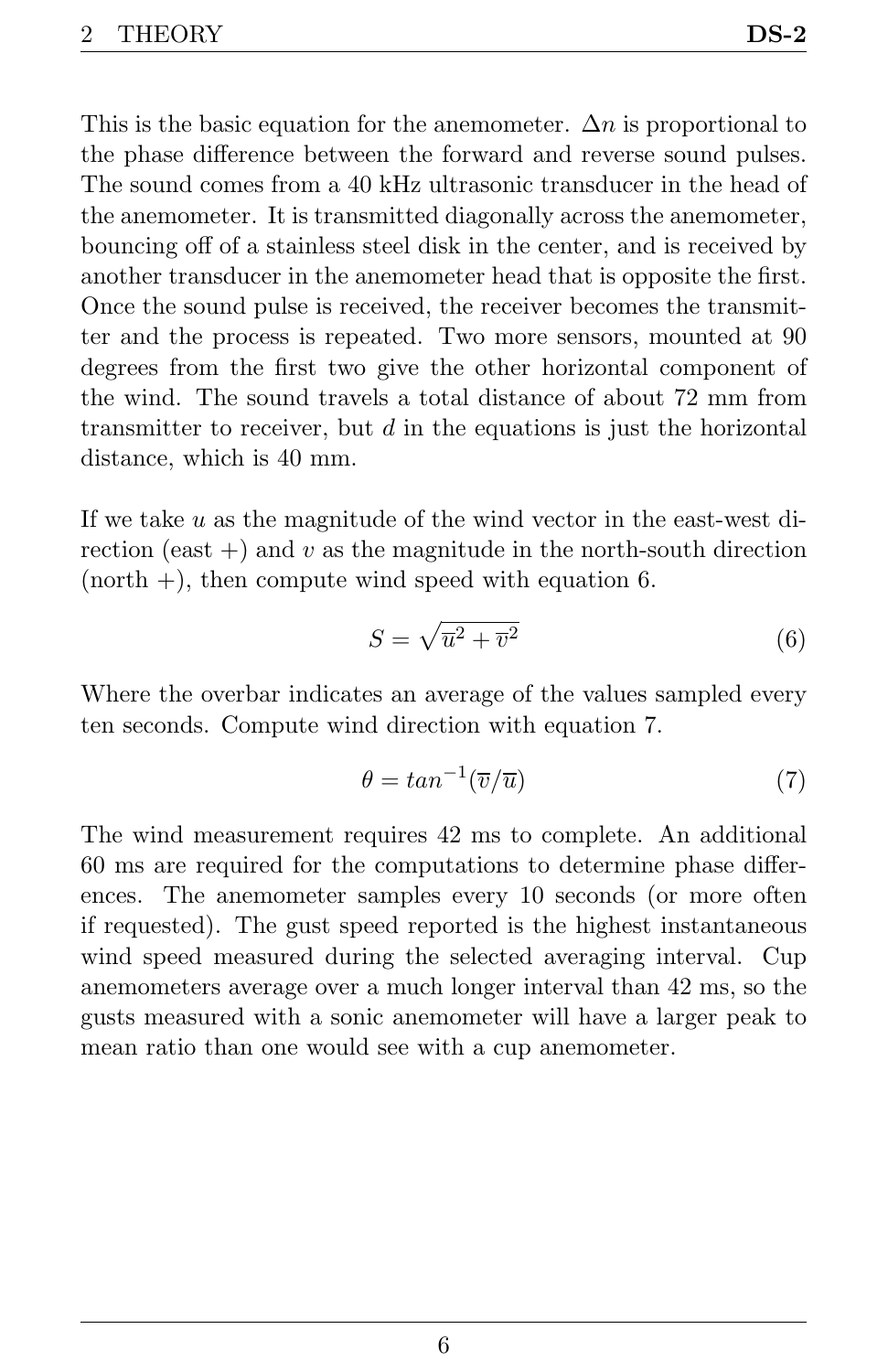## <span id="page-9-0"></span>3 Connecting the Anemometer

The DS-2 Sonic Anemometer is most easily used with Decagon's Em50, Em50R, and Em50G loggers (firmware version 2.11 or later).

Note: The DS-2 requires continuous excitation, which is only available on Em50 loggers with serial numbers above EM20,000 and Em50G loggers above 5GOB1000. Please contact Decagon support if you need more information.

They can also be used with other data loggers, such as those from Campbell Scientific, Inc. The DS-2 requires an excitation voltage in the range of 3.6 to 15 volts.

To download data to your computer from an Em50 logger, you will need to install ECH<sub>2</sub>O Utility or DataTrac 3 on your computer. The following software supports the DS-2 sensor:

Em50 Firmware version 2.11 or greater  $\text{ECH}_2\text{O}$  Utility 1.67 or greater DataTrac 3.8 or greater ProCheck hardware revision 'C' with firmware version 1.5.1

Note: Please check your software version to ensure it will support the DS-2. To update your software to the latest versions, please visit Decagon's support site: http://www.decagon.com/support/.

To use the DS-2 with your Em50 data logger, simply plug the stereo plug into one of the five ports on the data logger and use either  $\text{ECH}_2\text{O}$  Utility, or DataTrac 3 software (see respective manuals) to configure that port for the DS-2 and set the measurement interval.

The Em50 and Em50R data loggers only allow logging at one minute intervals and the Em50G data loggers allow logging at five minute intervals. For any measurement made at frequencies longer than 10 seconds, the DS-2 will report 10 second averages. Thus, when using an Em50 or Em50R logging at one minute intervals, each reported value will be the average of six, 10 second averages from the instrument. When using an Em50G at five minute intervals, each reported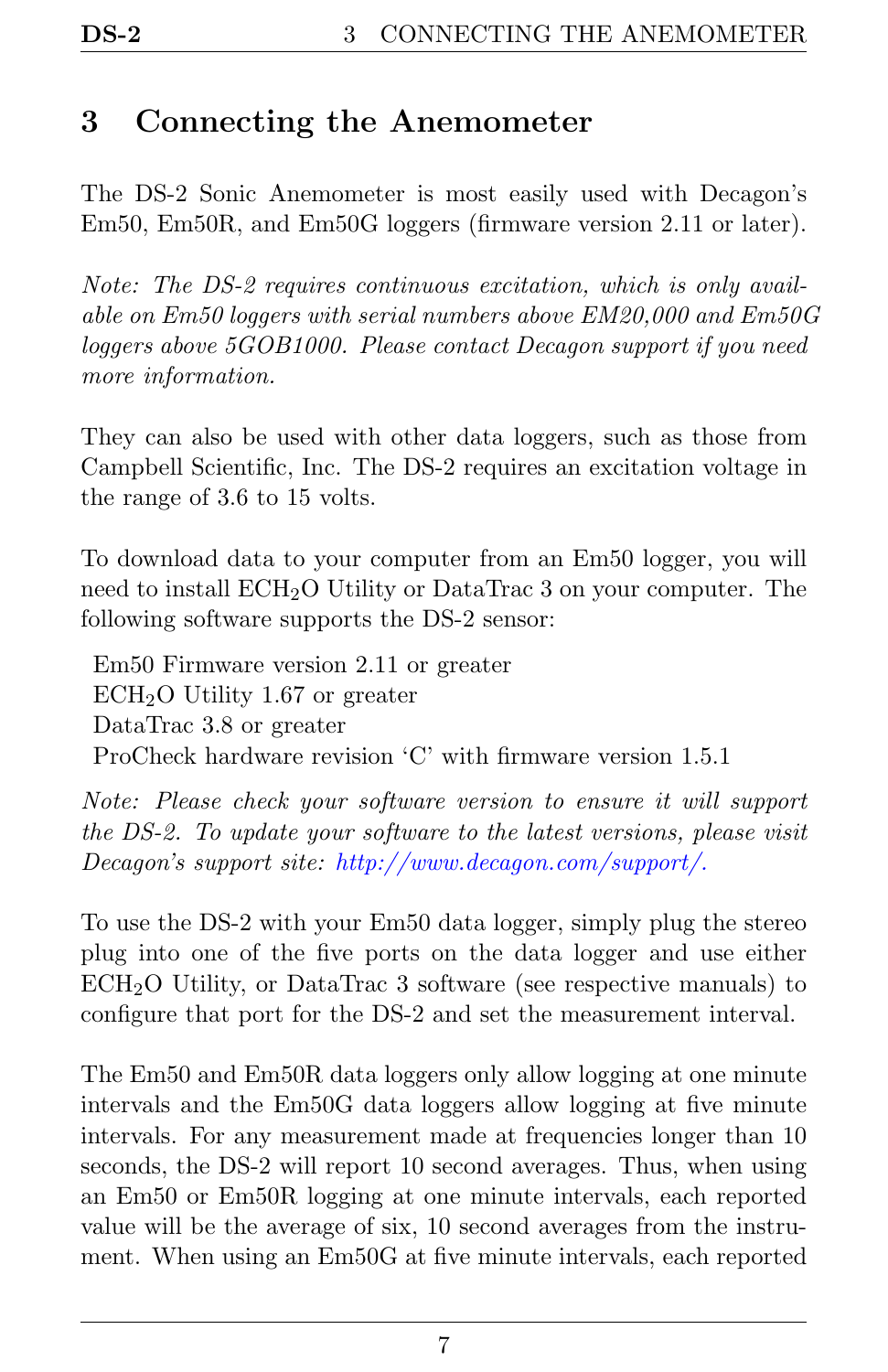<span id="page-10-3"></span>value will be the average of 30, 10 second averages. If customers desire temporal resolutions finer than one minute or wish to obtain samples without averages at frequencies of one to nine seconds, then they must use a Campbell Scientific or similar logger.

#### <span id="page-10-0"></span>3.1 3.5 mm Stereo Plug Wiring

DS-2 anemometers, used with Decagon loggers, come with a 3.5 mm stereo plug connector.(Figure [1](#page-10-2) and [2\)](#page-11-1) The stereo plug allows for rapid connection directly to Decagon's Em50 Series data loggers. Figure [3](#page-11-2) shows the wiring configuration for this connector.

<span id="page-10-2"></span>

Figure 1: 3.5 mm Stereo Plug

### <span id="page-10-1"></span>3.2 Connecting to a Non-Decagon Logger

DS-2 Anemometers may be purchased for use with non-Decagon data loggers. These sensors typically come configured with stripped and tinned (pigtail) lead wires for use with SDI BUS terminals.(Figure [2](#page-11-1) Refer to your particular logger manual for details on wiring. Our integrator's guide gives detailed instructions on connecting the DS-2 to non-Decagon loggers. Please visit http://www.decagon.com/support for the complete integrator's guide.

8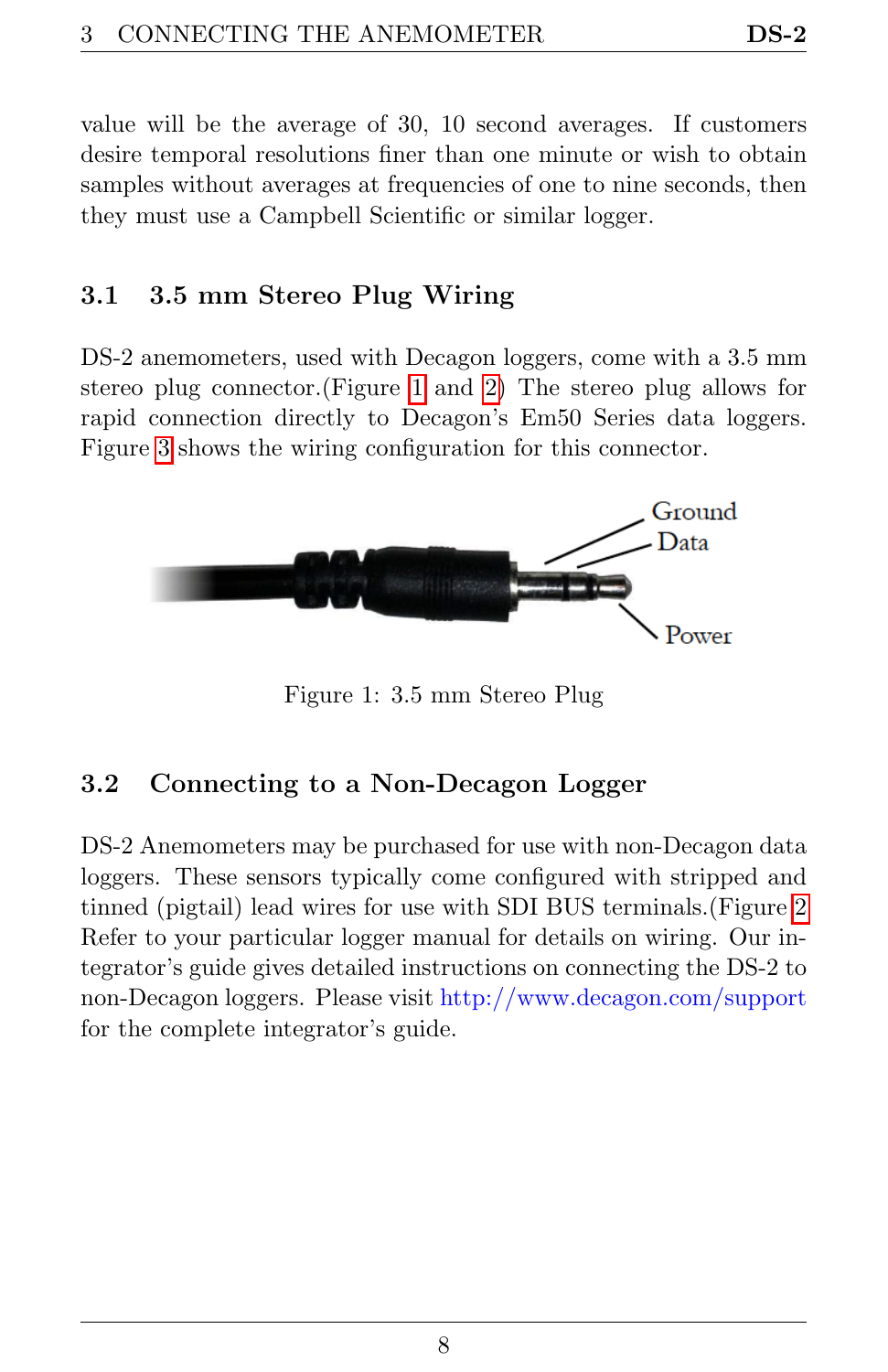### <span id="page-11-3"></span><span id="page-11-0"></span>3.3 Pigtail End Wiring

<span id="page-11-1"></span>

Figure 2: Pigtail End Wiring

DS-2 sensors with the stripped and tinned cable option can be made with custom cable lengths (up to 305 meters) on a per meter fee basis. This option gets around the need for splicing wire (a possible failure point). Connect the wires to the data logger as shown, with the supply wire (white) connected to the excitation, the digital out wire (red) to a digital input, the bare ground wire to ground as seen in Figure [2.](#page-11-1)

<span id="page-11-2"></span>

Figure 3: Wire Connections Diagram

Note: The acceptable range of excitation voltages is from 3.6 to 15 VDC. If customers wish to read the DS-2 with Campbell Scientific Data Loggers, then you will need to power the sensors from a 12 V or switched 12 V port.

If your DS-2 is equipped with the standard 3.5 mm plug, and you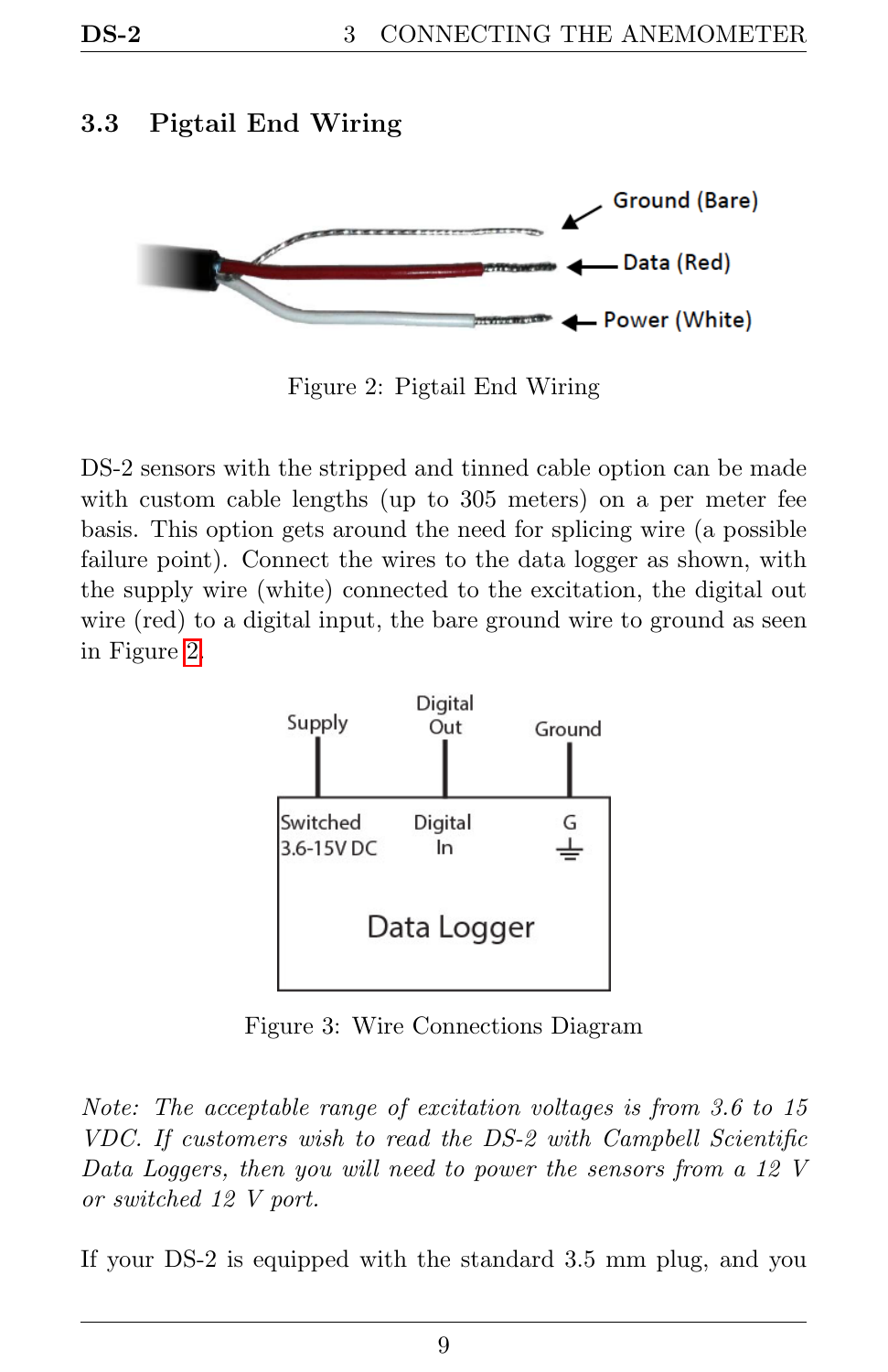wish to connect it to a non Decagon data logger, you have two options. First, you can clip off the plug on the sensor cable, strip and tin the wires, and wire it directly into the data logger. This has the advantage of creating a direct connection with no chance of the sensor becoming unplugged; however, it then cannot be easily used in the future with a Decagon data logger.

The other option is to obtain an adapter cable from Decagon. The 3-wire sensor adapter cable has a connector for the sensor jack on one end, and three wires on the other end for connection to a data logger (this is referred to as a "pigtail" adapter). Both the stripped and tinned adapter cable wires have the same termination as Figure [3;](#page-11-2) the white wire is excitation, red is data output, and the bare wire is ground.

Note: Be extra careful to secure your stereo-to-pigtail adapter connections to ensure that your sensors do not become disconnected during use.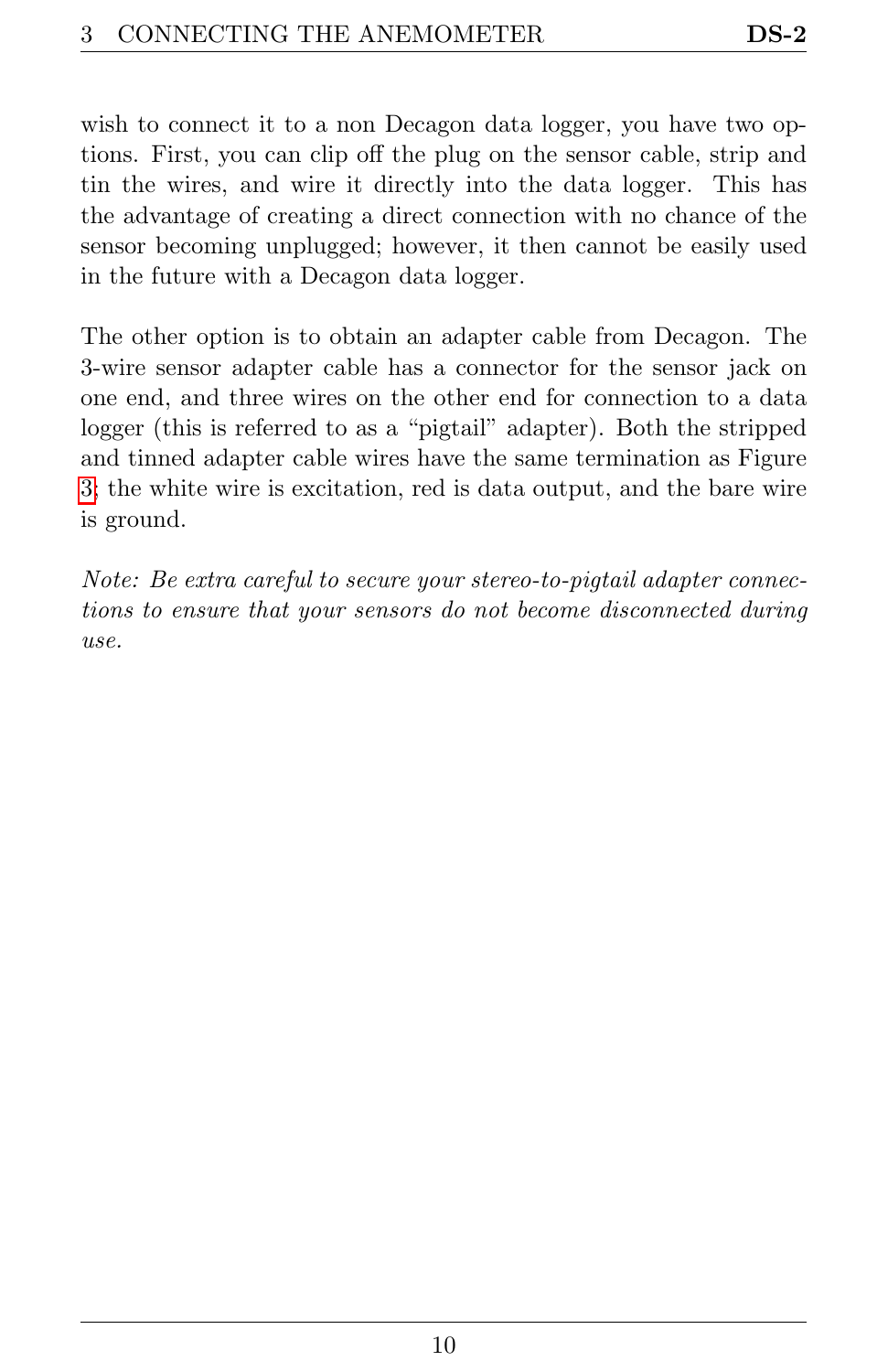# <span id="page-13-2"></span><span id="page-13-0"></span>4 Communication

The DS-2 Sonic Anemometer communicates using SDI-12 protocol. This chapter discusses the specifics of this method. For more information, please visit http://www.decagon.com/support for the complete integrators guide, which gives more detailed explanations and instructions.

### <span id="page-13-1"></span>4.1 SDI-12 Communication

The DS-2 Sonic Anemometer communicates using the SDI-12 protocol, a three-wire interface where all sensors are powered (white wire), grounded (bare wire), and communicate (red wire) on shared wires (for more info, go to www.sdi-12.org). There are some positive and negative elements of this protocol. On the positive side, multiple sensors can be connected to the same voltage supply and communication port on the data logger. This simplifies wiring because no multiplexer is necessary. On the negative side, one sensor problem can bring down the entire array (through a short circuit, etc.). To avoid this problem, we recommend the user make an independent junction box with wire harnesses where all sensor wires are connected to wire lugs so sensors can be disconnected if a problem arises. A single three-wire bundle can be run from the junction box to the data logger.

The SDI-12 protocol requires that all sensors have a unique address. DS-2 anemometers come from the factory with an SDI-12 address of 0. To add more than one SDI-12 sensor to a system, the sensor address must be changed to some value other than zero and all sensors on the bus must have unique addresses. Address options include  $\{1..9, A..Z, a..z\}.$ 

There are two ways to set the SDI-12 sensor address. The best and easiest is to use Decagon's ProCheck (if the option is not available on your ProCheck, please upgrade to the latest version of firmware). SDI-12 addressing can be accessed in the "CONFIG" menu by selecting "SDI-12 Address" and pressing Enter. To change the SDI-12 address, press the up and down arrows until you see the desired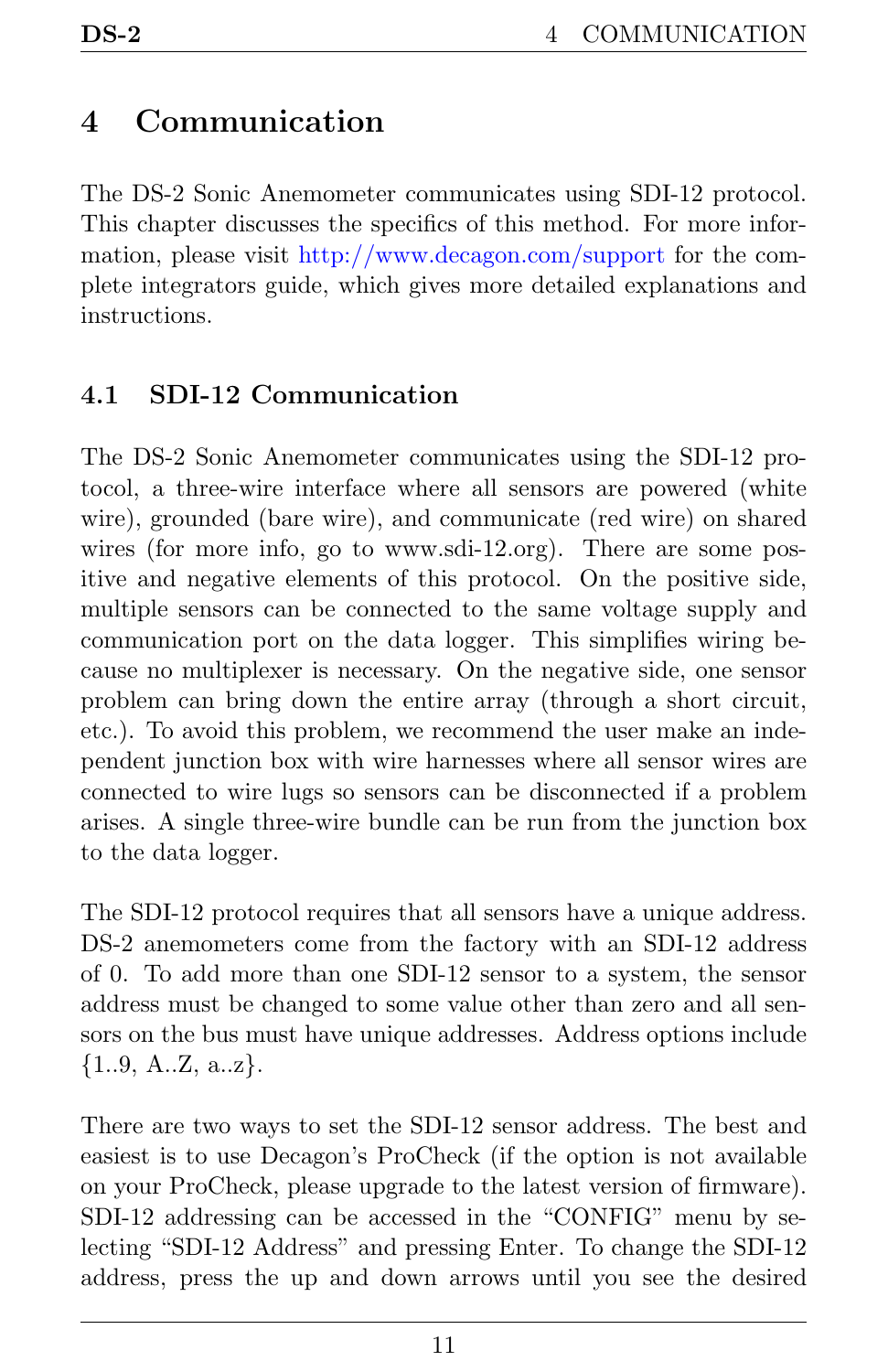<span id="page-14-0"></span>address and push Enter. SDI-12 communication allows many parameters to be communicated at once, so you can also see things like the sensor model, SDI-12 version, etc.

SDI-12 communication is also supported by Campbell Scientific data loggers like the CR10X, CR1000, CR3000, etc. Direct SDI-12 communication is supported in the "Terminal Emulator" mode under the Tools menu on the Connect screen. Detailed information on setting the address using CSI data loggers can be found on our website at http://www.decagon.com/support/downloads/.

Users can power the sensor using any voltage from 3.6 to 15 VDC. The SDI-12 protocol allows the sensors to be continuously powered, and we recommended that the power (white wire) be connected to a continuous 3.6 to 15 VDC source. The sensor can also be used with a switched power source to allow the sensor array to be reset if a problem arises, but the anemometer needs to be continuously powered so that it will sample at 10 second intervals and retain the gust speeds. Reading the DS-2 anemometer in SDI-12 mode using a CSI data logger requires a function call. An example program from Edlog and CRBasic can be found in the software section of http://www.decagon.com/support/.

Commands to which the DS-2 responds are:

R0 (or D0) returns average wind speed  $(m/s)$ , wind direction (degrees) and air temperature  $(C)$ . A typical R0 query is:

?R0!0+1.10+357+23.6

R3 (or D3) returns the average vector components of the wind  $(m/s)$ and the maximum gust speed since the last interrogation. A typical query is:

?R3!0 0.04 0.00 0.04  $\overline{\phantom{a}}$ 

The underscore at the end of R3 is an anemometer identifier. the period is a checksum, so changes depending on the output.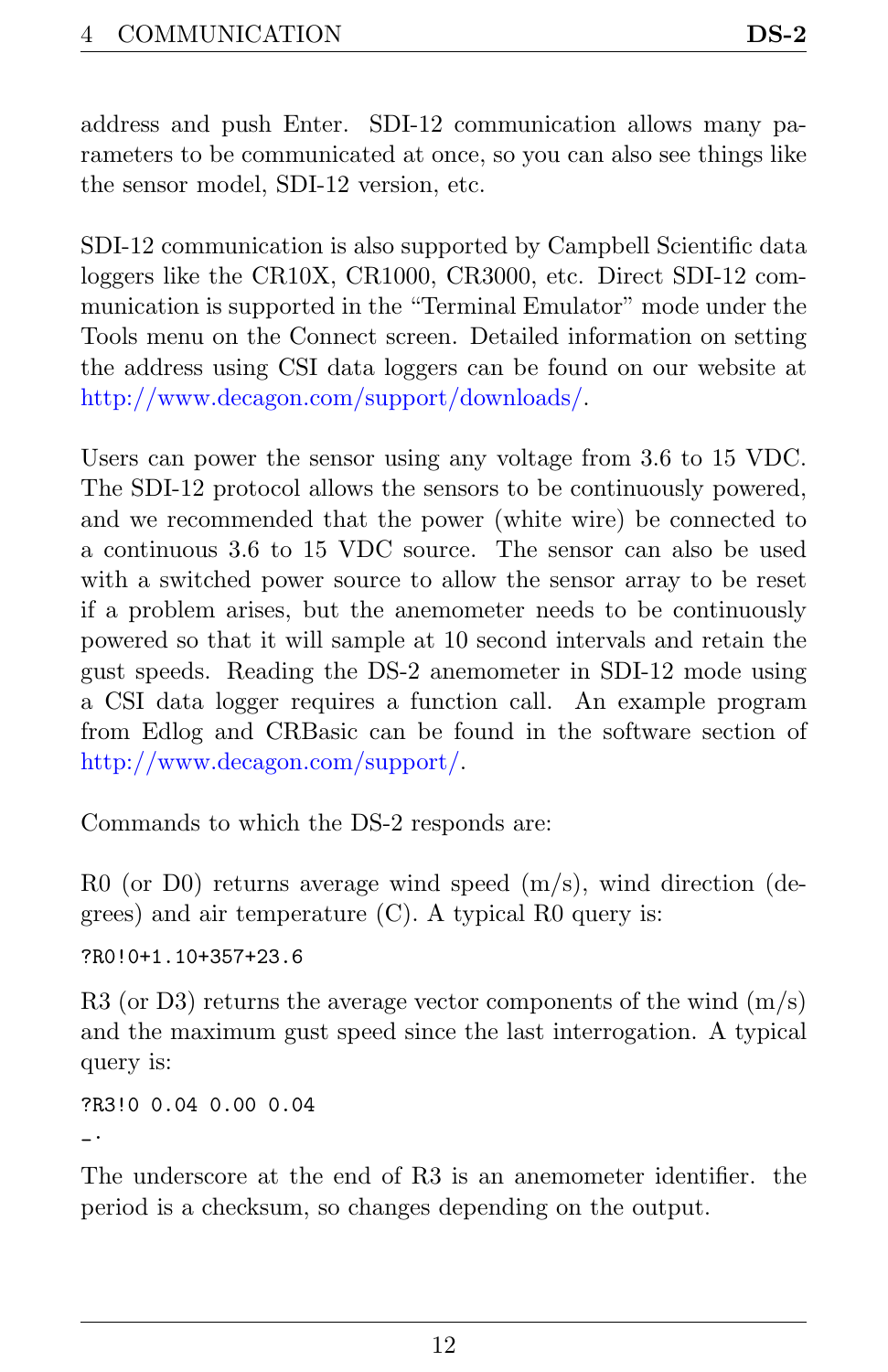### <span id="page-15-0"></span>4.2 Campbell Scientific Programs

The DS-2 Sonic Anemometer is a SDI-12 compatible sensor. This makes programming for the sensor in CRBasic or Edlog straightforward. Simply choose the SDI-12 Recorder command and input the necessary parameters. As mentioned earlier, the sensor outputs three values, so be sure to define your array size as 3 in CRBasic (i.e. Public DS-2(3)) or leave room for two more parameters after your "Loc" call in Edlog. Example programs can be found at http://www.decagon.com/support.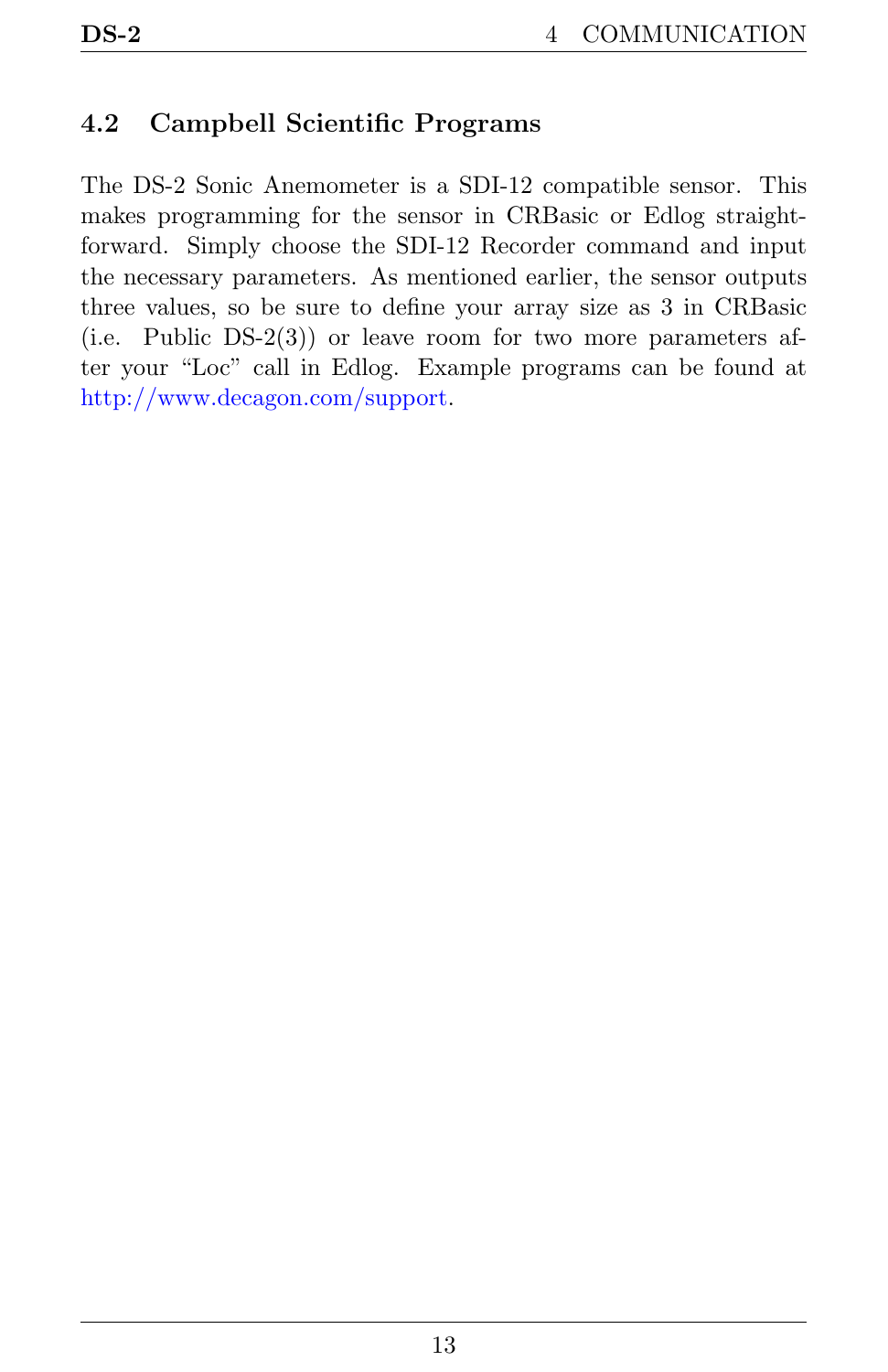# <span id="page-16-5"></span><span id="page-16-0"></span>5 Installing the DS-2

### <span id="page-16-1"></span>5.1 Attaching and leveling

The DS-2 is fitted with a U-bolt, allowing it to be mounted atop most posts, poles, tripods, etc. Depending on the application, the DS-2 should be mounted two to three meters above ground.

#### <span id="page-16-2"></span>5.1.1 Adjustable Length Pole

A telescoping pole is available for purchase to use with the DS-2. The pole consists of two tubes, which can be adjusted out to a length of approximately 2.38 meters. The large, outer tube has a diameter of approximately 5 cm, whereas the inner tube is approximately 4.5 cm in diameter.

Be sure to secure the telescoping pole to the ground by either auguring a hole (we recommend .6 m, or 2 foot depth, minimum), or by using the included base, anchors, and guy-wires.

### <span id="page-16-3"></span>5.1.2 Leveling

You will need to adjust the anemometer so that it is level. Use a bubble level or other leveling device to ensure the anemometer is level(leveling device not included).

### <span id="page-16-4"></span>5.2 Orientation

For accurate wind direction measurements the DS-2 must be properly oriented. An N engraved on the side of the anemometer indicates which side of the sensor to point north. Be sure to direct the anemometer toward true north, not magnetic north.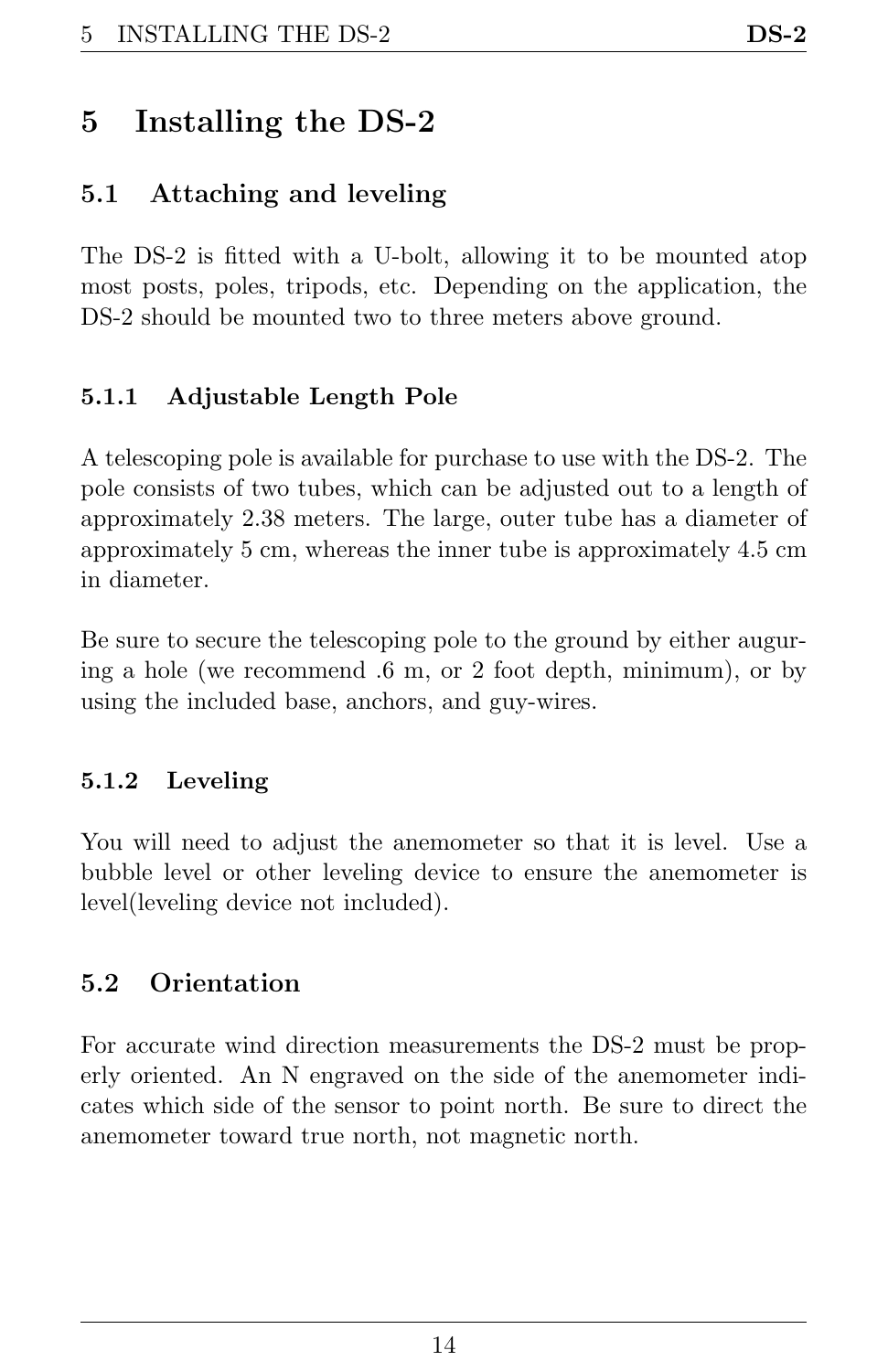### <span id="page-17-2"></span><span id="page-17-0"></span>5.3 Cleaning and Maintenance

Occasionally, the anemometer might become subject to interference from the environment. This could be due to miscellaneous environmental, animal or insect made debris. It is a good idea to check the anemometer every 1.5 to 2 months to ensure it is clear of such debris. You do not need to remove the anemometer from its mount to remove debris. Do take caution, however, to ensure that the sensor is oriented north, and that it is still level.

To clean the anemometer, take a warm damp cloth and scrub with light to medium pressure. Do not immerse the anemometer in water. After scrubbing with a damp cloth, use a dry cloth to remove excess water and completely dry the sensor.

Note: Do not allow water to enter the sensors in the head, water will ruin them.

#### <span id="page-17-1"></span>5.4 Calibration

The anemometer calibration is based on fundamental physical principles and does not change with use. Recalibration should therefore not be necessary.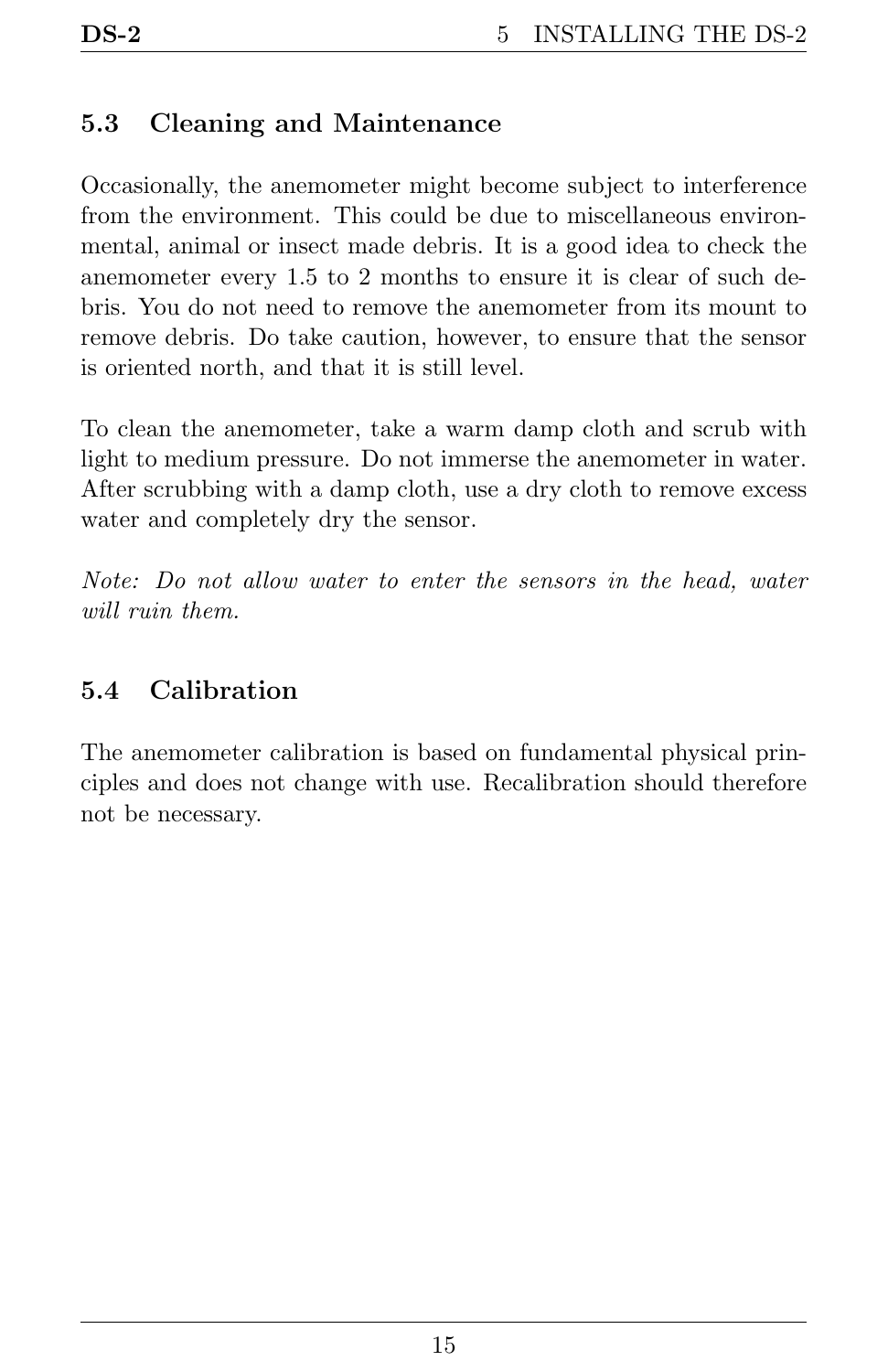# <span id="page-18-1"></span><span id="page-18-0"></span>6 Troubleshooting

#### Problem #1: Sensor not responding:

- Check power to the sensor
- Check sensor cable and 3.5 mm plug integrity
- Check data logger wiring to ensure

White - 3.6 to 15 V supply Red - Digital out Bare - Ground

If sensor does not respond, use the Pro-Check to make sure it is working satisfactorily.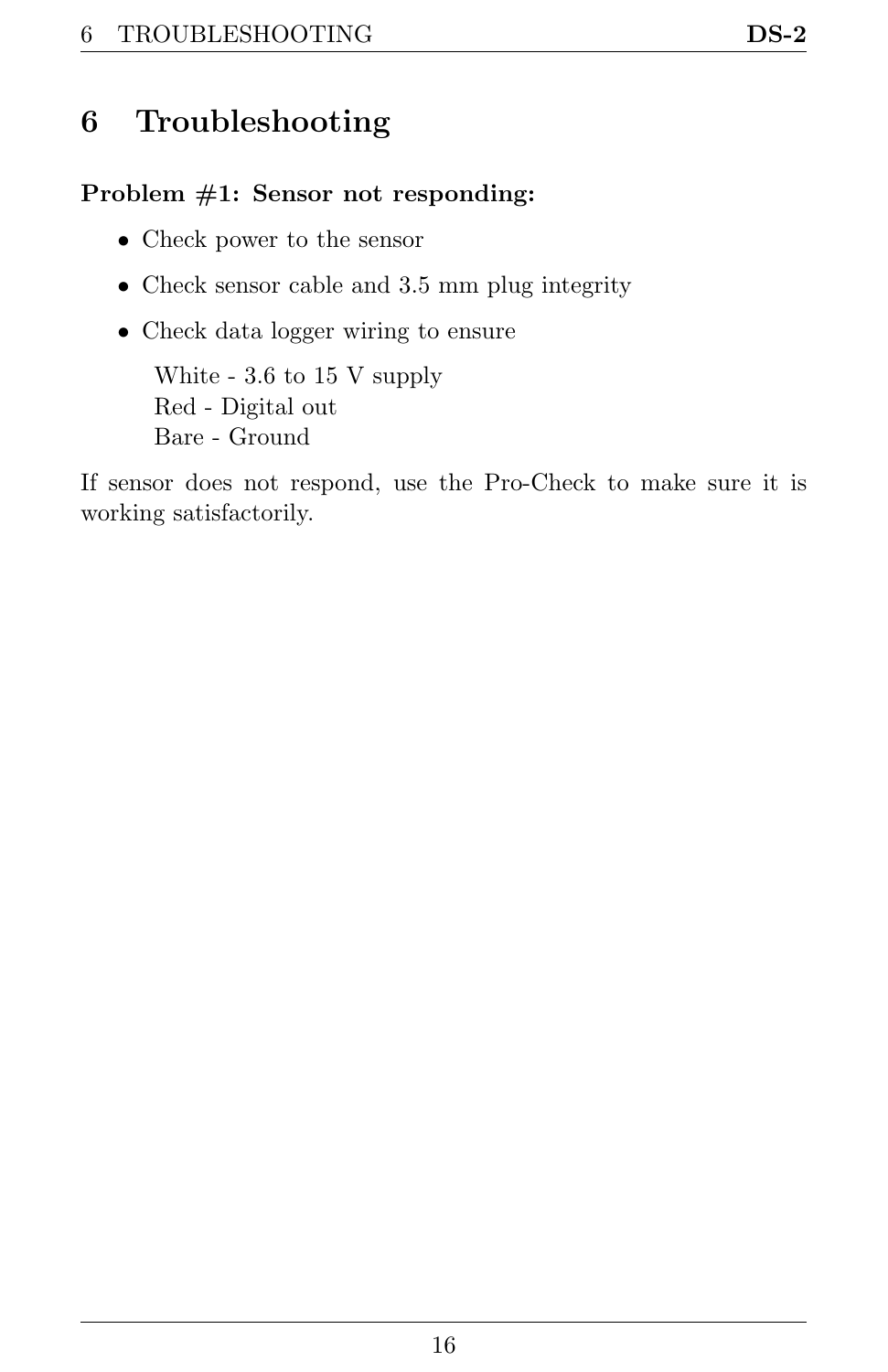# <span id="page-19-1"></span><span id="page-19-0"></span>7 Declaration of Conformity

| Application of Council Directive: $2004/108/EC$ and $2011/65/EU$ |                                                                       |
|------------------------------------------------------------------|-----------------------------------------------------------------------|
| Standards to which conformity is<br>declared:                    | EN 61326-1:2013 and<br>EN 50581:2012                                  |
| Manufacturer's Name:                                             | Decagon Devices, Inc 2365 NE<br>Hopkins Ct. Pullman, WA 99163<br>USA. |
| Type of Equipment:                                               | Wind speed and direction sensor                                       |
| Model Number:                                                    | $DS-2$                                                                |
| Year of First Manufacture:                                       | 2012                                                                  |

This is to certify that the DS-2 anemometer, manufactured by Decagon Devices, Inc., a corporation based in Pullman, Washington, USA meets or exceeds the standards for CE compliance as per the Council Directives noted above. All instruments are built at the factory at Decagon and pertinent testing documentation is freely available for verification.